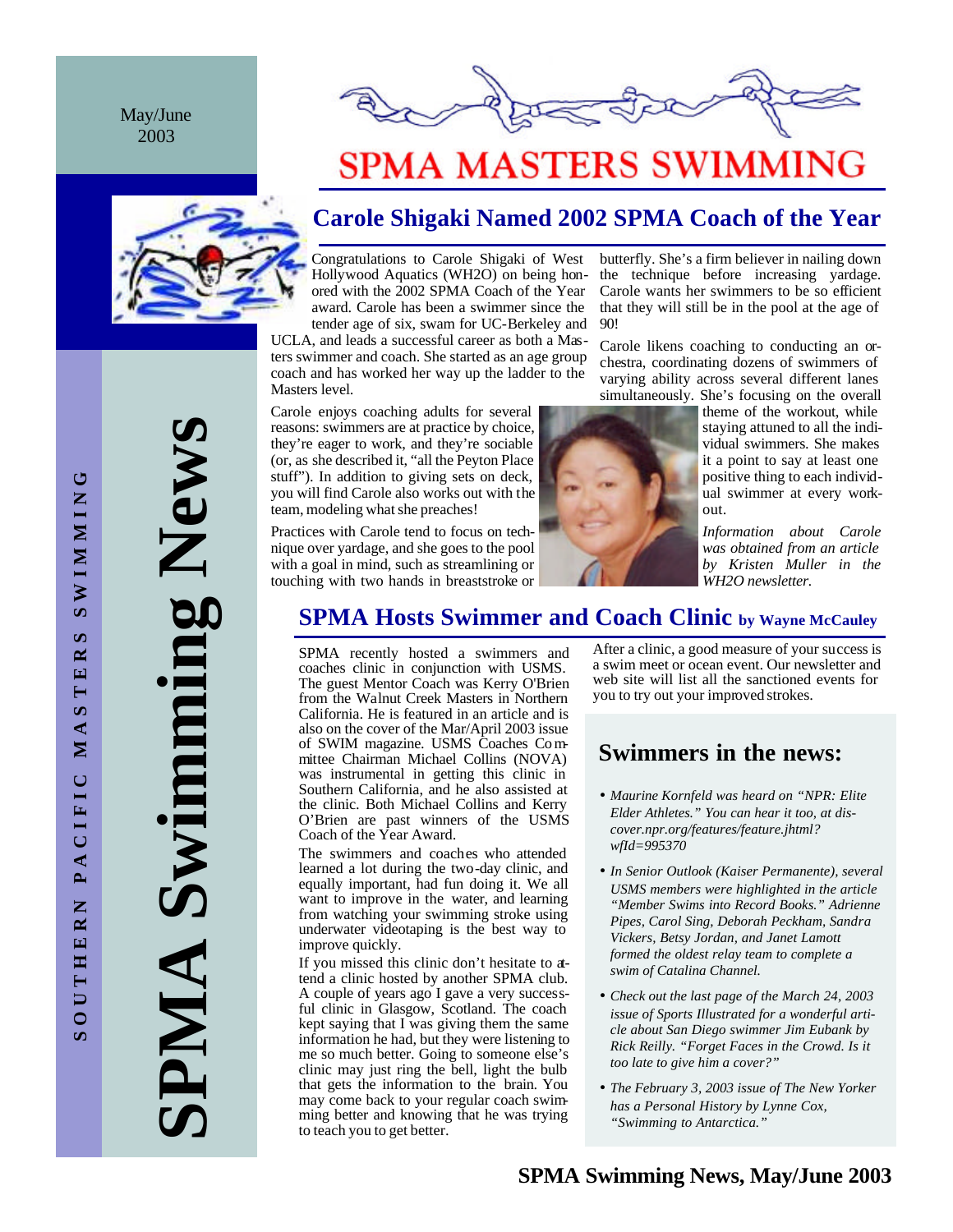## SWIM FOR LIFE!

#### **Get the most out of your water time by working out with other swimmers at organized coached practices.**

#### **SANTA BARBARA, VENTURA, KERN, SAN LUIS OBISPO**

BAKERSFIELD: Golden Wave Masters<br>BAKERSFIELD SWIM CLUB CAMARILLO: Pleasant Valley Swim Club SANTA BARBARA MASTERS<br>SANTA CLARITA (661) 284-1470 or 284-1741 (po

#### **NORTH LOS ANGELES COUNTY**

### **SOUTH LOS ANGELES COUNTY**

LA MID WILSHIRE: Meridian Swim Club<br>LA WEST: UCLA Bruin Masters LONG BEACH Swim Club<br>LONG BEACH: Beach Swim Club Masters LONG BEACH: Beach Swim Club Masters Beach Swim Club hotline (562) 597-9744<br>LONG BEACH: Grunions Sergio Rodriguez (562) 252-0220, info@ll RANCHO PALOS VERDES: Zenith Aquatics SANTA MONICA: SCAQ SCAQ SCAQ SCAQ SCAQ SCALL SCAQ Office (310) 390-5700; www.swim.net/scaq<br>SOUTHGATE MASTERS Patricia Mitchell (323) 563-5753; southgatepark@y SOUTHGATE MASTERS<br>
TORRANCE : LA Peninsula Swimmers Michael Hamm (310) 993-4977; swimdude41@aol.com TORRANCE : LA Peninsula Swimmers Michael Hamm (310) 993-4977; swimdude41@aol.com<br>VENICE & WESTCHESTER: SCAQ SCAQ Office (310) 390-5700; www.swim.net/scaq VENICE & WESTCHESTER: SCAQ SCAQ Office (310) 390-5700; www.swim.net/scaq<br>WEST HOLLYWOOD AQUATICS Carl Anhalt (310) 288-6555 (team hotline); info@w

### **ORANGE COUNTY**

FOUNT AIN VALLEY: Typical Tropical Swim Cl.<br>HUNTINGTON BEACH: Golden West Swim Cl. HUNTINGTON BEACH SWIM CLUB IRVINE NOVAQUATICS NEWPORT BEACH: Pacific Coast Aquatics TUSTIN: SOCAL YORBA LINDA: East Lake Eagle Rays

### **SAN GABRIEL VALLEY, KERN, RIVERSIDE, SAN BERNARDINO**

CHINA LAKE AQUATICS MASTERS Anne Moorehead (760) 375-9390<br>INDIO: Top Fin Aquatics Veronica Duran (760) 564-5000; 1 **LAS VEGAS** 

ARROYO GRANDE: South County Aq Waves Mark Bennett (805) 478-0202; marben009@yahoo.com<br>ATASCADERO: Kennedy Aquatics Jennifer Brown (805) 466-6775; jennicraig@tcsn.net Jennifer Brown (805) 466-6775; jennicraig@tcsn.net<br>Evelina Steele (661) 663-9884 Keith Moore (661) 637-1403; www.bakersfieldswimclub.org<br>Bruce Brown (805) 383-6927 OJAI: Ojai Masters Malchia Olshan (805) 646-1091, gjaidar@aol.com PASO ROBLES: North County Aquatics Matt Brown (805) 239-3013, swimnca@aol.com; www.northcountyaquatics.com<br>SAN LUIS OBISPO: TRISLO Roadrunners Roger Warnes (805) 544-2385; coachwirislo@aol.com; www.trislo.com SAN LUIS OBISPO: TRISLO Roadrunners Roger Warnes (805) 544-2385; coachwtrislo@aol.com; www.trislo.com<br>SAN LUIS OBISPO MASTERS Lynne Anderson (805) 541-2585; iswimslo@yahoo.com; www.sloseaha SAN LUIS OBISPO MASTERS<br>
SANTA BARBARA: UCSB Masters Brandon Seider (805) 893-2505, brandon.seider@athletics.ucsb.edu<br>
Brandon Seider (805) 893-2505, brandon.seider@athletics.ucsb.edu Brandon Seider (805) 893-2505, brandon.seider@athletics.ucsb.edu SANTA CLARITA (661) 284-1470 or 284-1741 (pool); Rob Harbo, rharbo@santa-clarita.com SANTA MARIA SWIM CLUB Michael Ashmore (805) 349-8980, (805) 928-9655; santamariaswim@aol.com SANTA PAULA: Heritage Valley Masters Cindy Blatt (805) 524-5157; cmswm@aol.com<br>THOUSAND OAKS: Daland Masters Peter Daland (805) 523-3207, 495-5210; peter © THOUSAND OAKS: Daland Masters Peter Daland (805) 523-3207, 495-5210; peter @dalandswim.com<br>
Peter Daland (805) 523-3207, 495-5210; peter @dalandswim.com<br>
Peter Daland (805) 523-3207, 495-5210; peter @dalandswim.com VENTURA AQUATIC CLUB Bob Anderson (805) 654-6400 ext.1345; banderson@vcccd.net<br>VENTURA COUNTY MASTERS Ken Grey (805) 650-0400; gobuena@aol.com Ken Grey (805) 650-0400; gobuena@aol.com GLENDALE: Adult Aquaphobia Swim Center Paul Lennon, (800) 200-SWIM, prlennon@earthlink.net<br>GRANADA HILLS: CSUN Masters Edward Lapporte (818) 667-6389, (818) 363-3858; elapp GRANADA HILLS: CSUN Masters Edward Lapporte (818) 667-6389, (818) 363-3858; elapporte@aol.com<br>
PASADENA: Caltech Masters Suzanne Dodd (626) 449-7536; sdodd@ipac.caltech.edu PASADENA: Caltech Masters Suzanne Dodd (626) 449-7536; sdodd@ipac.caltech.edu<br>PASADENA: Rose Bowl Masters Gary Anderson (626) 397-4993; www.rosebowlaquatics. PASADENA: Rose Bowl Masters Gary Anderson (626) 397-4993; www.rosebowlaquatics.com<br>SANTA CLARITA MASTERS Rob Harbo (661) 290-2204; pool: (661) 284-1470 or (661) 28 SANTA CLARITA MASTERS Rob Harbo (661) 290-2204; pool: (661) 284-1470 or (661) 284-1471<br>WOODLAND HILLS: Southwest Aq Mas ters Fred Shaw (818) 347-1637; swamfred@aol.com; www.swam.us Fred Shaw (818) 347-1637; swamfred@aol.com; www.swam.us CULVER CITY: SCAQ SCAQ Office (310) 390-5700; www.swim.net/scaq<br>EL SEGUNDO MASTERS Diane Graner-Gallas (310) 379-9109; diane.gallas @ EL SEGUNDO MASTÈRS Diane Graner-Gallas (310) 379-9109; diane.gallas@verizon.net<br>EL SEGUNDO: Play Hard Swim Hard Marcel Rinzler (310) 529-4468; swimrinz@hotmail.com EL SEGUNDO: Play Hard Swim Hard Marcel Rinzler (310) 529-4468; swimrinz@hotmail.com<br>HAWTHORNE: South Bay Swim Team Kathy Davids (310) 643-6523, www.southbayswimteam. HAWTHORNE: South Bay Swim Team Kathy Davids (310) 643-6523, www.southbayswimteam.org HOLLYWOOD: Hollywood Wilshire YMCA Ricardo Espinoza (213) 639-7537; ricardoespinoza@ywcala.org LA: City of Los Angeles Masters Ricardo Vera (323) 906-7953; rvera@rap.lacity.org<br>LA DOWNTOWN & WEST: SCAQ SCAQ Office (310) 390-5700; www.swim.net/scaq SCAQ Office (310) 390-5700; www.swim.net/scaq<br>Timothy Sharpe (323) 954-1100 Gerry Rodrigues (310) 645-5937; www.idyll.org/~henryh/bruinmasters LONG BEACH: Shore Aquatics SCAQ Office (310) 390-5700; www.swim.net/scaq<br>
LONG BEACH Swim Club Tom Trapp

Sergio Rodriguez (562) 252-0220, info@lbgrunions.com; www.lbgrunions.com<br>DeAnne Preyer (310) 372-3762

Carl Anhalt (310) 288-6555 (team hotline); info@wh2o.org; www.wh2o.org

COAST MASTERS Lou Giberson (949) 837-3091; lgiberson4@aol.com; Maurine Kornfeld (213) 469-8518 Blair Roy (714) 894-6266, Rick Graves (714) 374-8705<br>Buddy Belshe (949) 362-4727 IRVINE NOVAQUATICS Mike Collins (949) 338-6682, Kim Hoesterey (714) 731-8067; www.novaquatics.com<br>IRVINE: Sports Club Matt Smith (949) 975-8400, mattsmith@thesportsclub.com IRVINE: Sports Club<br>IRVINE: UCI Masters<br>IRVINE: UCI Masters<br>IRVINE: UCI Masters<br>IRVINE: UCI Masters<br>IRVINE: UCI Masters IRVINE: UCI Masters Lucy Johnson (949) 824-5830, lucyj@uci.edu; www.masterswim.uci.edu<br>MISSION VIEJO MASTERS Mark Moore (949) 489-1847, (949) 233-6521, m.w.moore@cox.net; www MISSION VIEJO MASTERS Mark Moore (949) 489-1847, (949) 233-6521, m.w.moore@cox.net; www.mvn.org<br>NEWPORT BEACH MASTERS Ronald Clark (949) 673-5278; vimclark@hotmail.com NEWPORT BEACH MASTERS Ronald Clark (949) 673-5278; vimclark@hotmail.com<br>NEWPORT BEACH: Lifeguard Association Jim Turner jturner@city.newport -beach.ca.us Jim Turner jturner@city.newport-beach.ca.us<br>Mark Desmond (949) 733-0044 Debra Cruze-Meyer (714) 285-9033; (714) 545-6452; decruzmyer@hotmail.com VILLA PARK: Orange Regional Comp. Aquatics Mark Tiemey (714) 639-7531; Susan Spiewak (714) 633-4702

INDIO: Top Fin Aquatics Veronica Duran (760) 564-5000; laquintamike@aol.com<br>
LANCASTER: Oasis Masters Tom Otto (661) 948-0057; ottolfixit@hotmail.com Tom Otto (661) 948-0057; ottolfixit@hotmail.com LOMA LINDA/RIALTO: Inland Masters Mike Murphy (909) 382-6546; mdmswim@mindspring.com<br>MURRIETA: TEAM Masters **Murphy 1990** 2009) 461-6603; coachdebbie@nctimes.net MURRIETA: TEAM Masters Debbie Mone (909) 461-6603; coachdebbie@nctimes.net<br>RIVERSIDE: Corona Swim Team Todd Wines (909) 359-5251; tr4eternity@aol.com RIVERSIDE: Corona Swim Team Todd Wines (909) 359-5251; tr4eternity@aol.com<br>TUCAIPA: Masters of Yucaipa Don Harlan (909) 797-0824; ddharlan@eee.org Don Harlan (909) 797-0824; ddharlan@eee.org

HENDERSON Southern Nevada Masters Frank Lowery (702) 260-8181 Dan Geary (702) 214-4210; flowery719@earthlink.net CITY OF LAS VEGAS MASTERS Keith Hughes (702) 592-7805; keith@h2ovelocity.com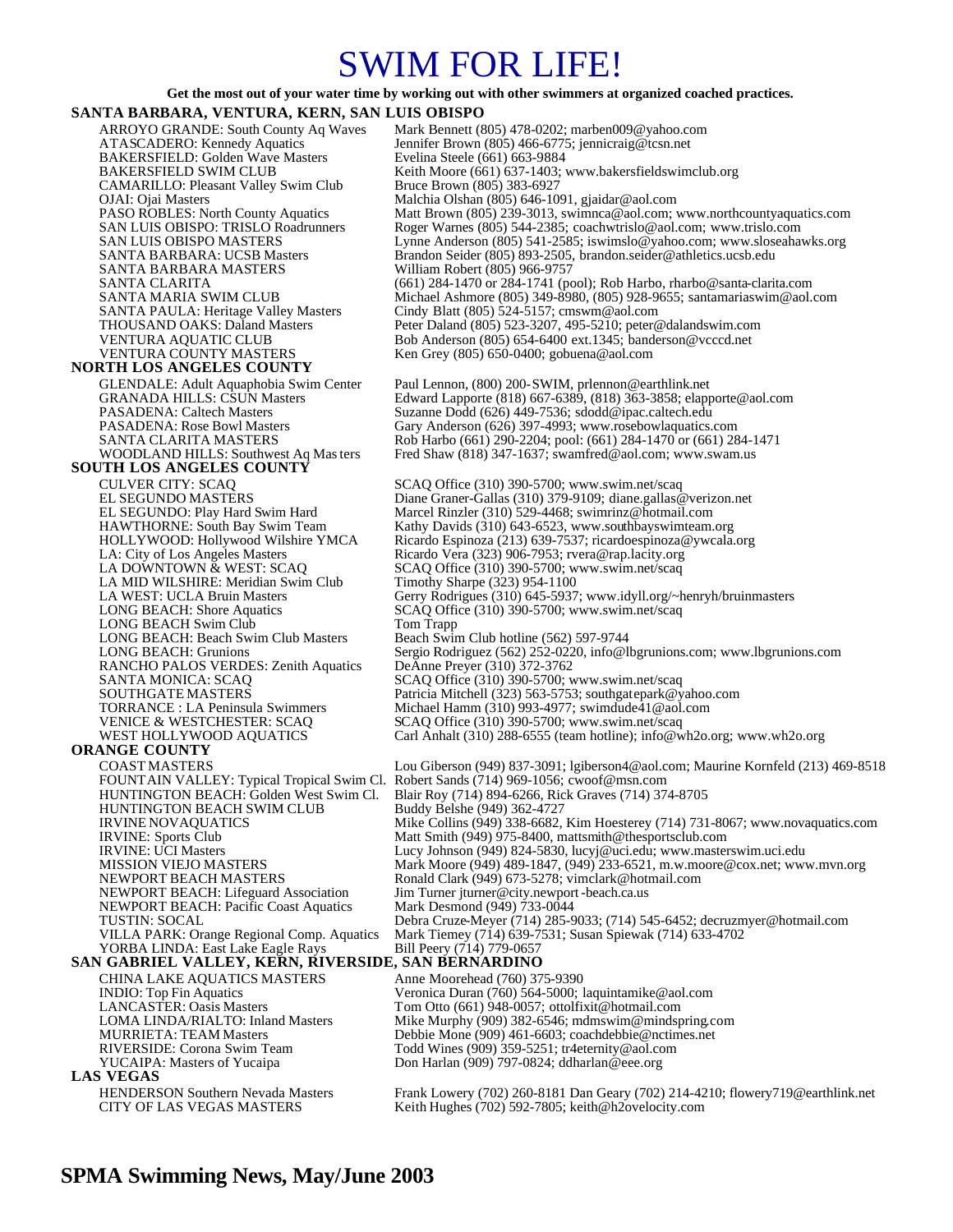# SPMA Competition Information and Instructions

**Rules:** Current USMS and SPMA rules will govern. All events are timed finals. Swimmers must check in with the Clerk of Course for deck seeded events that they wish to swim. After an event has been officially closed, swimmers may not check in. Age as of the last day of the meet determines age group for the meet. You must be 19 years of age to compete in short course yard meets. If your 19th birthday is before December 31, 2003 you may swim long course meter and short course meters meets.

**Eligibility:** Events are open to any **current** USMS registered swimmer or a foreign swimmer with a valid travel permit. SPMA swimmers are encouraged to submit their registration application with the submitted entry card, if NOT currently registered.

**Affiliation:** A swimmer's affiliation as stated on the consolidated entry card, if valid as of the first day of the meet, will apply throughout the meet, except that swimmers may unattach at any time.

**Submitted Times:** Please enter your best time, a reasonable estimate or a workout time. All times must be submitted on a

SPMA consolidated entry card or a copy of a SPMA consolidated entry card (below). Do not mail in the meet entry form.

**Entry Confirmation:** To avoid any concern regarding receipt of entry card, enclose a self-addressed stamped envelope or postcard or mail card "Return Reply Request". No certified, registered or special delivery mail will be accepted. Receipt of entry will not be verified by phone.

**Strictly Forbidden**: Entering more than 5 individual events per day; using hand paddles in warm-up areas; diving in warm-ups unless in designated sprint lanes (entering the warm-up pool must be done with feet first with one hand in contact with the pool deck); smoking in any area where swimmers may be present.

**Open Water:** Swimmers using non-porous neoprene swim suits, wetsuits, or other non-porous attire will be ineligible for awards or place points.

### SOUTHERN PACIFIC MASTERS ASSOCIATION . CONSOLIDATED ENTRY CARD

| Name and the contract of the contract of the contract of the contract of the contract of the contract of the contract of the contract of the contract of the contract of the contract of the contract of the contract of the c |               |                                      |                             |                                       | Male                                                         | Female USMS $#$ $  -$      |                                         |                                |              |                                      |  |              |                                          |                             |  |
|--------------------------------------------------------------------------------------------------------------------------------------------------------------------------------------------------------------------------------|---------------|--------------------------------------|-----------------------------|---------------------------------------|--------------------------------------------------------------|----------------------------|-----------------------------------------|--------------------------------|--------------|--------------------------------------|--|--------------|------------------------------------------|-----------------------------|--|
|                                                                                                                                                                                                                                | Birthdate / / |                                      |                             | Age                                   |                                                              | <b>Club Club Club Club</b> |                                         | Phone $(\_\_)$                 |              |                                      |  |              |                                          |                             |  |
| Event<br>No.                                                                                                                                                                                                                   |               | <b>FREESTYLE</b><br>(Submitted Time) |                             | <b>BACKSTROKE</b><br>(Submitted Time) |                                                              | Event<br>No.               | <b>BREASTSTROKE</b><br>(Submitted Time) |                                | Event<br>No. | <b>BUTTERFLY</b><br>(Submitted Time) |  | Event<br>No. | <b>INDIV. MEDLEY</b><br>(Submitted Time) |                             |  |
|                                                                                                                                                                                                                                | 50            |                                      |                             | 50                                    |                                                              |                            | 50                                      |                                |              | 50                                   |  |              | 100                                      |                             |  |
|                                                                                                                                                                                                                                |               |                                      |                             |                                       |                                                              |                            |                                         |                                |              |                                      |  |              |                                          |                             |  |
|                                                                                                                                                                                                                                | 100           |                                      |                             | 100                                   |                                                              |                            | 100                                     |                                |              | 100                                  |  |              | 200                                      |                             |  |
|                                                                                                                                                                                                                                |               |                                      |                             |                                       |                                                              |                            |                                         |                                |              |                                      |  |              |                                          |                             |  |
|                                                                                                                                                                                                                                |               |                                      |                             |                                       |                                                              |                            |                                         |                                |              |                                      |  |              |                                          |                             |  |
|                                                                                                                                                                                                                                | 200           |                                      |                             | 200                                   |                                                              |                            | 200                                     |                                |              | 200                                  |  |              | 400                                      |                             |  |
|                                                                                                                                                                                                                                |               |                                      |                             |                                       |                                                              |                            |                                         |                                |              |                                      |  |              |                                          |                             |  |
|                                                                                                                                                                                                                                |               |                                      |                             |                                       |                                                              |                            |                                         |                                |              |                                      |  |              |                                          |                             |  |
|                                                                                                                                                                                                                                | 400/500       |                                      |                             | <b>Meet Meet</b>                      |                                                              |                            |                                         |                                |              |                                      |  |              | FOR OFFICE USE ONLY                      |                             |  |
|                                                                                                                                                                                                                                |               |                                      |                             |                                       |                                                              |                            |                                         |                                |              |                                      |  |              |                                          |                             |  |
|                                                                                                                                                                                                                                |               |                                      |                             |                                       |                                                              |                            |                                         |                                |              |                                      |  |              |                                          |                             |  |
|                                                                                                                                                                                                                                |               | 800/1000                             |                             |                                       | No. of events _________ $\times$ \$ ________ = \$ __________ |                            |                                         |                                |              |                                      |  |              | Amt Rec'd                                |                             |  |
|                                                                                                                                                                                                                                | 1500/1650     |                                      |                             |                                       |                                                              |                            |                                         |                                |              |                                      |  |              |                                          |                             |  |
|                                                                                                                                                                                                                                |               |                                      |                             | Surcharge<br>$$$ _________            |                                                              |                            |                                         |                                |              |                                      |  |              |                                          |                             |  |
|                                                                                                                                                                                                                                |               |                                      |                             |                                       |                                                              |                            |                                         |                                |              |                                      |  |              |                                          |                             |  |
|                                                                                                                                                                                                                                |               |                                      |                             | Total                                 |                                                              |                            |                                         |                                |              |                                      |  |              |                                          |                             |  |
|                                                                                                                                                                                                                                |               |                                      |                             |                                       |                                                              |                            |                                         |                                |              |                                      |  |              |                                          |                             |  |
|                                                                                                                                                                                                                                |               |                                      | Include a copy of USMS card |                                       |                                                              |                            |                                         | Signature on back is REQUIRED! |              |                                      |  |              |                                          | Include a copy of USMS card |  |

Late or incomplete entries (no fee, incomplete entry card, incomplete enty data) or entries postmarked after due date MAY BE REJECTED!

#### ALL MASTERS swimmers are required to send a photo-copy of their USMS card with their entry card. ALL Masters swimmers may be asked to show their USMS card if requested at the meet.

I, the undersigned participant, intending to be legally bound, hereby certify that I am physically fit and have not been otherwise informed by a physician. I acknowledge that I am aware of all the risks inherent in Masters Swimming (training and competition), including possible permanent disability or death, and agree to assume all of those risks. AS A CONDITION OF MY PARTICIPATION IN THE MASTERS SWIMMING PROGRAM, OR ANY ACTIVITIES INCIDENT THERETO, I HEREBY WAIVE ANY AND ALL RIGHTS TO CLAIMS FOR LOSS OR DAMAGES CAUSED BY THE NEGLIGENCE, ACTIVE OR PASSIVE, OF THE FOLLOWING: UNITED STATES MASTERS SWIMMING, INC., THE LOCAL MASTERS SWIMMING COMMITTEES, THE CLUBS, HOST FACILITIES, MEET SPONSORS, MEET COMMITTEES, ALL CITIES, COUNTIES, DISTRICTS AND/OR STATES IN WHICH SAID EVENT MAY BE STAGED OR IN WHICH SEGMENTS MAY BE RUN, OR ANY INDIVIDUALS OFFICI-ATING AT THE MEETS OR SUPERVISING SUCH ACTIVITIES. In addition, I agree to abide by and be governed by the rules of USMS. Finally, I specifically acknowledge that I am aware of all the risks inherent in open water swimming, and agree to assume those risks.

| <b>PLEASE SIGN:</b>                                                                                                                               | <b>DATE</b>                                    |  |  |  |  |
|---------------------------------------------------------------------------------------------------------------------------------------------------|------------------------------------------------|--|--|--|--|
| Is this your first Masters Meet?<br>Yes                                                                                                           | Non-SPMA swimmers please include your address: |  |  |  |  |
| No                                                                                                                                                | Street:                                        |  |  |  |  |
| Read the meet information sheet carefully. Make your<br>check payable as shown on the meet information sheet<br>and mail it to the address shown. | City, State, Zip: City, State, 2014            |  |  |  |  |
| 1210A                                                                                                                                             |                                                |  |  |  |  |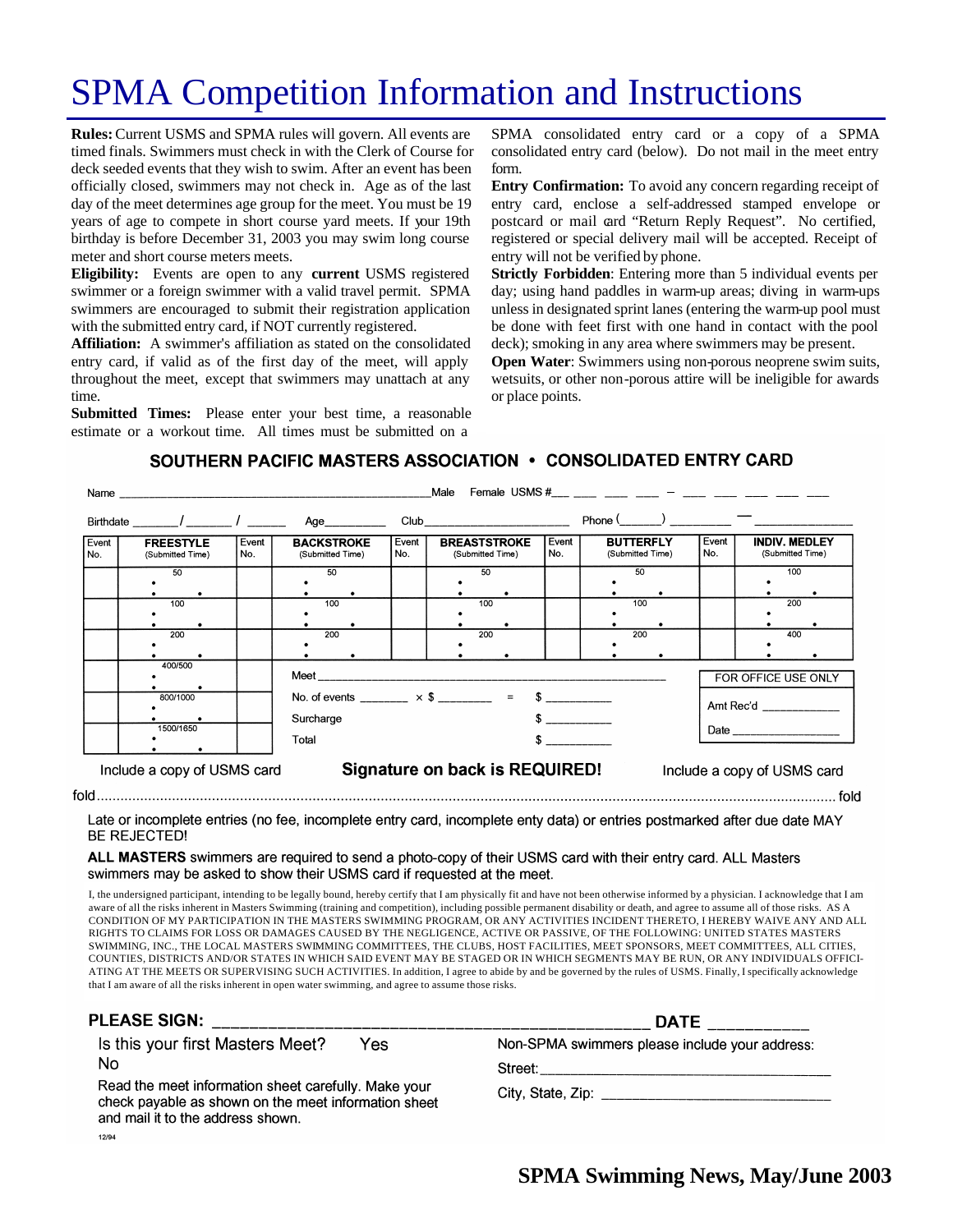### **H2O Velocity-Las Vegas Masters 2003 LCM Meet Saturday, June 7th, 2003**

#### Sanction number: 333-021

**Directions:** New indoors Desert Breeze Park pool, 8275 W. Spring Mountain Road, 50-meter by 25-yard pool. Six lanes will be available for warm-up. From I-15 fwy. North, take the Flamingo Road West exit #38. Take Flamingo Road West for 3.5 miles. Turn right onto South Rainbow Blvd. Turn left onto Spring Mountain Road and go 1.7 miles to the pool.

**Entries:** Pre -entry postmark deadline: Saturday, May 31st. On deck registration permitted. **Deck entries will close at 11:30 a.m. for the first 6 events. Deck entries will close at 1:00 p. m. for events 7-11.** Age on December 31, 2003 determines age for the meet. You may swim at age 18 if your 19th birthday is before December 31, 2003.

**Seeding:** All events will be deck seeded slowest to fastest, by entered time, ages and sexes combined. Check-in is not required in order to be deck seeded except swimmers **MUST check in** to swim the 400 meter freestyle.

**Relays:** All relays will be deck entered, on SPMA relay forms available at the meet. Relays are FREE. For each relay swimmer who is not entered in individual events, a fee of \$5.00 and a signed liability release must be submitted with the relay entry.

**Awards:** Individual: SPMA ribbons for places 1 - 3. Relay: SPMA ribbons for first place.

**Entry Fees:** \$2.00 per each INDIVIDUAL EVENT entered and a \$10.00 surcharge per swimmer. NOTE that deck entrants will pay an additional \$5.00 entry charge.

#### Checks payable to: **Southwest Masters (SWAM)**

Mail consolidated entry card and check to: Las Vegas LCM Meet, 7914 Sadring Ave, West Hills, CA 91304.

**Questions:** Meet Director, Victor Hecker (702) 247-7788. Meet Entries: Steve Schofield (818) 992- 1820; spmasteve@aol.com

#### **Saturday, June 7th, 2003**

Warm-up at 1:00 p.m.

Meet starts at 2:00 p.m.

- 1. 400 m Freestyle (check-in)
- 2.50 m Butterfly
- 3. 400 m Medley Relay
- 4. 100 m Freestyle
- 5. 100 m Backstroke
- 6. 200 m Freestyle
- 7. 50 m Breaststroke
- 8. 100 m Butterfly
- 9. 50 m Freestyle
- 10. 50 m Backstroke
- 11. 200 m Individual Medley
- 12. 200 m Freestyle Relay
- 13. 100 m Breaststroke

*Please read the general information on entering swim meets on the third page of this newsletter!*

### **SPMA Swimming News, May/June 2003**

## **Santa Barbara Masters Reg Richardson Memorial LCM Meet Saturday, July 12th, 2003**

### Sanction number: 333-022

**Directions:** The Reg Richardson Memorial Meet is part of Semana Nautica, Santa Barbara's annual summer sports festival, now in its 64th year! Learn more at www.semananautica.com. Los Banos Del Mar Pool, 401 Shoreline Drive, Santa Barbara. From the 101 freeway going north, exit at Cabrillo Blvd. (offramp is in fast lane). Turn towards the ocean and drive west along the beach. Cabrillo Blvd becomes Shoreline Drive at Castillo St., which dead-ends at the pool. From the 101 Freeway going south, exit at Castillo Blvd. Turn right and the pool is at the end of Castillo. Parking is available on Castillo and in the lot behind the pool. The parking lot entrance is west of the pool at Harbor Way and Shoreline Drive. There is a parking fee at the lot.

**Entries:** Pre-entry postmarked deadline: Saturday, July 5th. On deck registration permitted. Age on December 31, 2003 determines age group for the meet. You may swim at age 18 if your 19th birthday is before December 31, 2003.

**Seeding:** All events will be deck seeded slowest to fastest, by entered time, ages and sexes combined. Check-in is not required in order to be deck seeded, except swimmers **MUST check in** to swim the 1500 m Freestyle.

**Relays:** The 200 freestyle relay will be deck-entered. Relay fees are \$5.00 per relay due upon entry. All relays must be submitted on SPMA relay forms that will be available at the meet. For each relay swimmer who is not entered in individual events, a signed liability release must be submitted with the relay entry. **Awards:** Individual: SPMA ribbons for places 1 - 3. Relay: SPMA ribbons for first place. High point awards for all age groups. Heat prizes throughout the meet!

**Entry Fees:** There is a \$30 flat fee per swimmer. This fee includes a lunch ticket for the picnic, immediately following the meet. For relay-only swimmers, the fee is \$5.00. PLEASE NOTE that deck entrants will pay an additional \$7.00 entry charge.

**Checks payable to**: Santa Barbara Swim Club Mail consolidated entry card and check to: Santa Barbara Swim Club, P. O. Box 4125, Santa Barbara, CA 93140.

**Questions:** Meet Director, Ira Klein, (805) 966-9797; Meet Processing, Robert Mitchell, (949) 689-7946, MitchellRobert@cox.net

### **Sunday, July 12th, 2003**

Warm-up at 8:00 a.m. 1500 m Freestyle starts at 9:00 a.m.

1. 1500 m Freestyle

### *Additional warm-up after 1500 m Freestyle Event #2 starts at 11:00 a.m.*

- 2. 100 m Freestyle<br>3. 100 m Breaststro
- 3. 100 m Breaststroke
- 4. 200 m Individual Medley<br>5. 50 m Freestyle
- 50 m Freestyle
- 6. 50 m Butterfly
- 7. 100 m Backstroke
- 8. 200 m Freestyle
- 9. 100 m Butterfly
- 10. 50 m Backstroke 11. 50 m Breaststroke
	- - *---10 minute break ---*
- 12. 200 m Freestyle Relay (Male, female, or mixed; deck enter)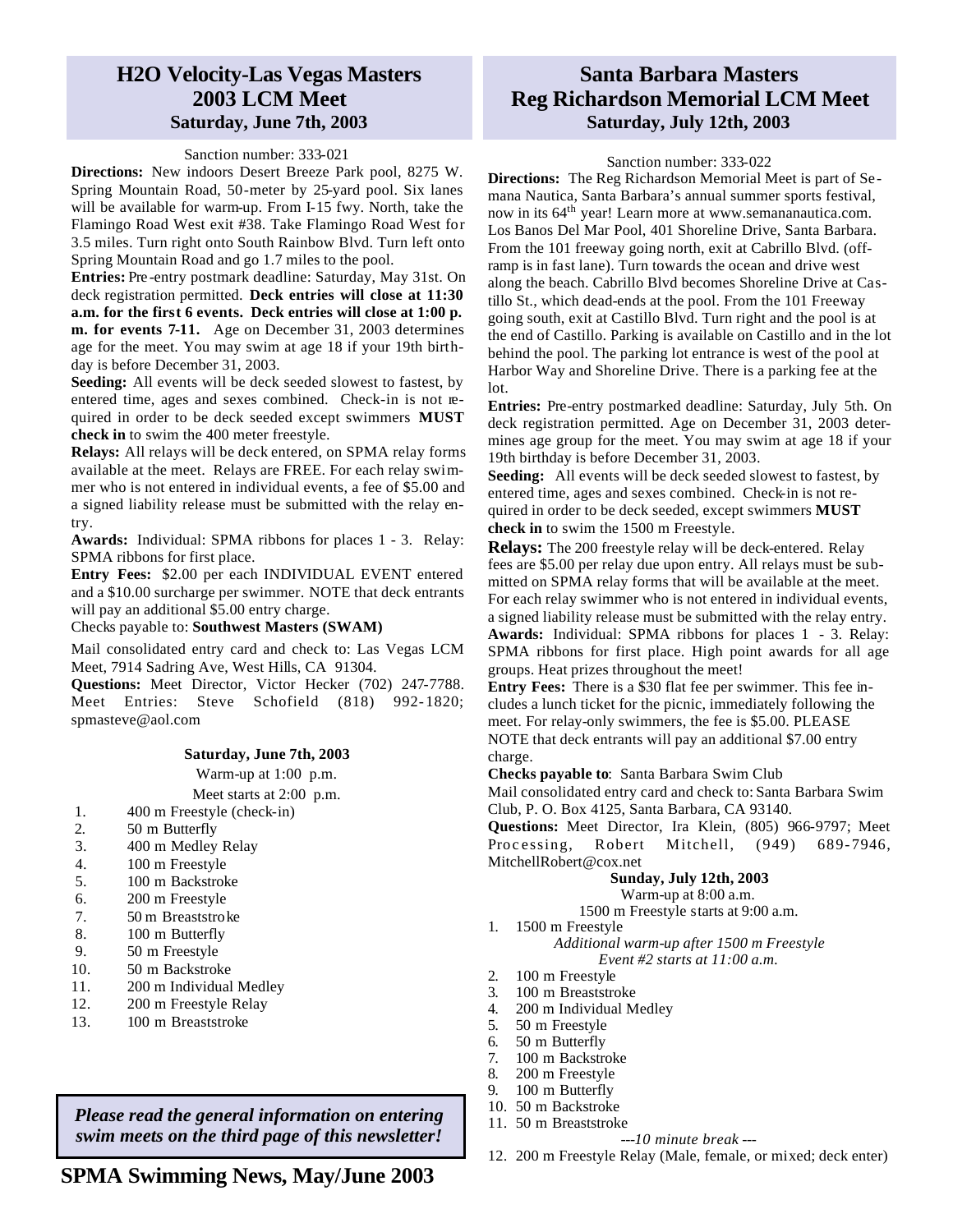## **Newport Beach Lifeguards Balboa-Newport Pier-to-Pier Saturday, July 12th, 2003**

### Sanction number: 333-051

### **Distance:** 2 miles

**Location:** Start from the beach next to the Balboa Pier. Swim to a buoy offshore and then up the coast to a buoy just off the Newport Pier. Round the buoy at the Newport Pier and finish on shore in front of Lifeguard Headquarters. It is always recommended that swimmers wear a bright cap and be accompanied by a paddler.

**Check-in:** Registration is at 9:00 a.m. at Lifeguard Tower "M," next to the Balboa Pier. The swim starts at 10:00 a.m.

**Entries:** Pre-registration is \$20 (includes a t-shirt) and is due by Saturday, July 5, 2003. Race day registration is \$25. Souvenir tshirts are \$10.

To enter, send a copy of your USMS card, an SPMA consolidated card, and your t-shirt size with your check payable to: N. B.O.L.A. Mail to: Nadine Turner, One Giverny, Newport Coast, CA 92657.

**Additional Information:** Nadine Turner, nadineturner3@cox. net; 949-640-5350; www.newportlifeguard.org

## **Long Beach Swim Club 2003 Omar Nielson Naples Island Swims Sunday, July 27th, 2003**

Sanction number: 333-053 **Distance:** 1000 meter, 1-mile, and 3-mile.

**Location:** Alamitos Bay, Long Beach (Bay Shore and 54th Place, between Ocean Blvd. and 2nd St.). Water temperature for this race is usually 63-66°F. The courses are located entirely within Alamitos Bay (no surf). Parking is available along Ocean Blvd. and in city lots (\$0.25 per 15 minutes). No parking along Bay Shore or 54th Place (tow-away zone).

**Check-in:** Check-in begins at 7:30 a.m. and closes at 8:50 a.m. The 1-mile starts at 9:00 a.m., the 3-mile starts at 9:10 a.m., and the 1000 meter swim starts at 9:30 a.m. Anyone still in the water at 11:30 a.m. will be picked up and returned to the finish line.

**Entries:** Pre-registration is \$25 and must be postmarked by Friday, July 18, 2003. Fee includes long-sleeved t-shirt designed for this event. Race day registration (or if postmarked after July 18) is \$30 (t-shirts not guaranteed for late entries). Additional tshirts may be pre-ordered for \$13. To enter, send a copy of your USMS card, a completed SPMA consolidated card (indicate 1000 m, 1-mile, or 3-mile), and your t-shirt size with your check payable to: Long Beach Swim Club. Mail to: Long Beach Swim Club, P. O. Box 3368, Long Beach, CA 90803.

**Awards:** Custom Naples Island awards for 1st to 3rd in each age group and each race.

**Additional Information:** Lucy Johnson, lucyj@uci.edu

## **Seal Beach Swim Club 35th Seal Beach Rough Water Swim Saturday, July 12th, 2003**

#### Sanction number: 333–052

**Distance:** 1-mile and 3-mile events. At press time, the decision had not been made whether or not to include the 10-mile swim. Events for age group swimmers will also be available.

**Location and directions:** Take the 405 fwy to Seal Beach Blvd. South, turn right on Pacific Coast Hwy, and then left on Main St. Make a right turn on Ocean Ave. Parking is available in the lot on the left side for a fee. Note that parking on Ocean Ave and side streets is limited to one hour.

**Check-in:** Check-in times vary with event. Check-in starts at 6:45 a.m. for the 3-mile swim, you must check in by 7:15 a.m., and the start is at 8:00 am. The 1-mile check in is by 8:00 a.m. with a 9:30 a.m. start time.

**Entries:** Pre-registration is \$25 and must be postmarked by Saturday, July 5, 2003. Race day registration is \$30.

To enter, send a copy of your USMS card, and a completed SPMA consolidated card with your check payable to: Seal Beach Swim Club. Mail to: S.B.R.W.S., P. O. Box 605, Seal Beach, CA 90740.

**Additional Information:** Maria Fattal, 562-430-1092; www. sealbeachswimclub.org

## **Swimming Across the Wires**

Swimming pervades every aspect of our lives, including our email addresses. Here is a selection of swimming related usernames (ISPs have been deleted to protect the innocent). I've highlighted my favorites:

aquaman003 aquamarie breastroker chbswimmer fishswimfast **fly2back** frankswims **flyswimmy h2obuggg** hocswim01 janeswims **jimcantswim** jjqswim lilwaterbeetle mileswimmer mbswim mdmswim moswimn oceanswimmer peterswim2

pjswims robinswimn Runswim **seawomyn1 swim2me33** swimandfish swimcte swimdude41 swimjee swimmingonly swimminnat swimnca swimpro swimrboy swimrinz swimsjg swimsmitty **swimstrokesat6am** trisha5swim uottoswim

*Many thanks to Shannon Sullivan for many hours of hard work she has put towards scheduling of 2003 Open Water events.*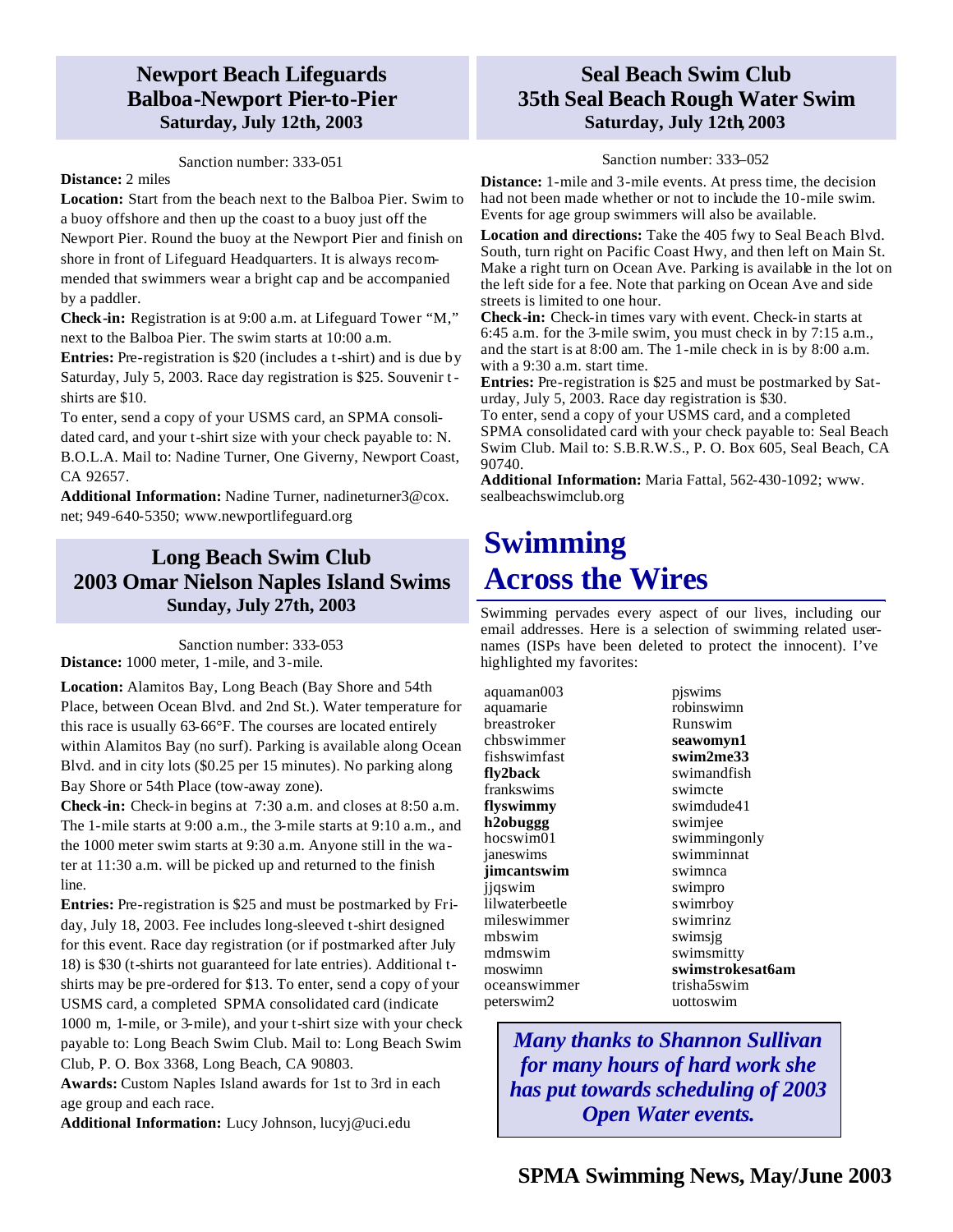# Spring Short Course Yard Meets: Photo Corner



*The Mission Viejo Natadores will be hosting a social Friday, August 8th before the Long Course Regional Championships. The social is sponsored by TYR and CAS and will be from 5:00 to 7:00 p.m. at the Holiday Inn.*



*The Mission Viejo Natadores hosted a short course yard meet on March 30th, one of the warmest days of the year. Photos by Mark Moore (upper right), MVN.*

*Sprints were the order of the day at the Caltech Pentathlon on March 9th. Photo by Armando Arorizo (The Perfect Exposure).*



*Errol Graham greatly improves this newsletter by proofing each issue. I appreciate his eagle eyes. THANKS, ERROL! Julie Heather, Editor*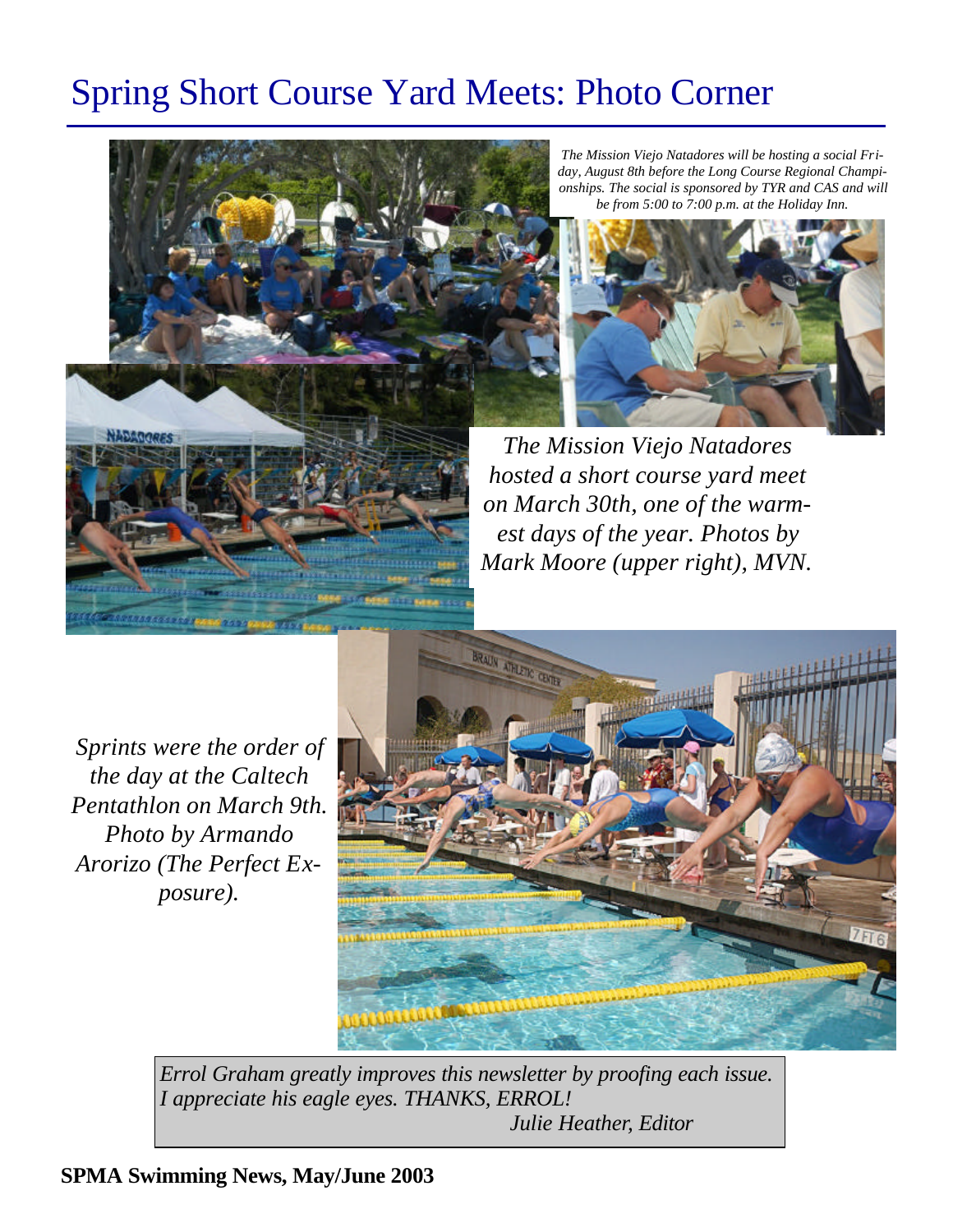## Be Prepared for Cardiac Emergencies by Katherine Branch

Within the past year, the Baltimore Sun ran a story about a very fit male swimmer and runner in his mid-40s who passed out after workout in the locker room. It took more than twenty minutes for the ambulance to arrive. Fortunately three physicians administered CPR to him and he made a full recovery.

This past summer, a masters coach sent an email to a list of friends describing an incident in which a man who she described as "an extraordinarily fit runner" passed out in the pool after warm-up with no prior symptoms. He had had a cardiac arrest and, once again, luckily recovered.

How many times have you imagined what you would do if your friend in the next lane suddenly stopped swimming and clutched his or her chest? Are you adequately trained to handle this situation so that you can maximize the chances that your friend will survive his or her cardiac episode?

Although most of us don't like to think about these situations, incidents do occur. One way that masters teams and workout groups can be prepared for a cardiac incident is to encourage each swimmer in the group to get CPR (cardiopulmonary resuscitation) training. There are many inexpensive options and there couldn't be a better investment of time and money. Wellrecognized organizations offering training include:

American Red Cross. http://www.redcross.org/ American Heart Association. http://www.americanheart.org/ National Safety Council. http://www.nsc.org/

The following section of the State Health and Safety Code applies to those in California:

*116033. Persons providing aquatic instruction, including, but not limited to, swimming instruction, water safety instruction, water contact activities, and competitive aquatic sports, at a public swimming pool shall possess an American Red Cross Emergency Water Safety Course certificate, or have equivalent qualifications, as determined by the state department. In addition, these persons shall be certified in standard first aid and cardiopulmonary resuscitation (CPR). Persons who only disseminate written materials relating to water safety, are not persons providing aquatic instruction within the meaning of this section.*

*The requirements of this section shall be waived under either of the following circumstances: (a) when one or more aquatic instructors possessing the American Red Cross Emergency Water Safety Course Certificate or its equivalent are in attendance continuously during periods of aquatic instruction, or (b) when one or more lifeguards meeting the requirements of Section 116028 are in attendance continuously during periods of aquatic instru ction.*

Note: California has a very broad view of the definition of "public pool," and it includes all pools where we would work out!

If you have questions about this requirement, contact Julie Heather at the SPMA office at (626) 296-1841. We can't provide legal advice, but we can provide additional information!

## SPMA Video Library Reviews by Shannon Sullivan

SPMA has a video lending library available to all registered swimmers (see the last page of the newsletter for a list of videos and borrowing information).

#### *Freestyle from the Bottom Up*

This is a good instructional video, featuring excellent underwater videography of swimmers Steve Kroker and Jenna Johnson, and narrated by Mike Bottom.

Basic freestyle drills are emphasized to show the importance of body and head positions. The freestyle stroke is broken down into segments, including the placement phase, entry, rotation, catch and scull; the pull phase, arm position inward and upward, and the push phase, outward and upward sculling. This is followed by a review of each segment. Sculling drills are demonstrated with explanations of how they can help improve your freestyle stroke. Starts from the block, a breakdown of the turn from the waterwheel tumble, foot placement and wall push-off are also covered.

Whether you are swimming for recreation, fitness, competition, or rehabilitation, this video will help you accomplish your goals.

#### *Freestyle: Don Gambril's Gold Medal Series*

The video starts with a disclaimer stating that coaches are responsible for providing a safe environment for training and competition. The exciting opening sequence shows Rowdy Gaines swimming the 100-meter freestyle at the 1984 Los Angeles Olympics, setting a new Olympic record of 49.80 seconds.

The introduction continues with Don Gambril and Rowdy Gaines conversing in a casual setting, with Don engaging Rowdy to discuss how he prepares for a race, and about his training and motivational techniques, interspersed with great film clips of The Duke and Johnny Weissmuller swimming their premier events.

This video keeps your interest with good graphics and music. It shows different styles of freestyle (e.g., six beat kick; cross over broken tempo kick; high head swimming, and various elbow positions). I really enjoyed seeing the swimming film clips of Dawn Fraser in 1956, 1960, and 1964, Mark Spitz's seven gold medals in 1972, and Jim Montgomery breaking 50 seconds in the 100-meter freestyle in 1976.

The 1984 Olympic medalists (Tiffany Cohen, Michael O'Brien, George Di-Carlo, Mary Wayte, Carrie Steinseiffer, Jeff Float, Nancy Hogshead and Mary T. Meagher) demonstrate swimming mechanics such as kicks, starts, hand entry, arm recovery, underwater pulls, rotation, momentum to the wall, turns, push-offs, streamlining, and water efficiency. Don narrates while describing the different techniques for each swimmer, commenting that in 1976 Jonty Skinner swam without a cap or goggles. There is some gorgeous footage of Matt Biondi, highlighting his speed and stamina. The remainder of the video reviews many of the suggested drills, each explained in detail.

This is a lengthy video, but certainly worth viewing. It ends with Rowdy talking about competition warm-up distances, prelims and finals, and to "leave your race at the pool," and "be the best that you can be." This is definitely a must for your video library.

#### *US Swimming—Let's Talk Safety*

This short video emphasizes pool safety and is geared toward the junior swimmer in your family. Obeying rules on the deck (e.g., no running, proper water entry, not hanging on the lane lines, etc.) are emphasized. Mel Stuart advises you to "think before you act," and continues to explain safety first and the possible consequences. Interviews and testimonials are given by Kristi Elliot, Nelson Diebel, and Trip Schwenk. Borrow this one for the future Masters swimmers in your household.